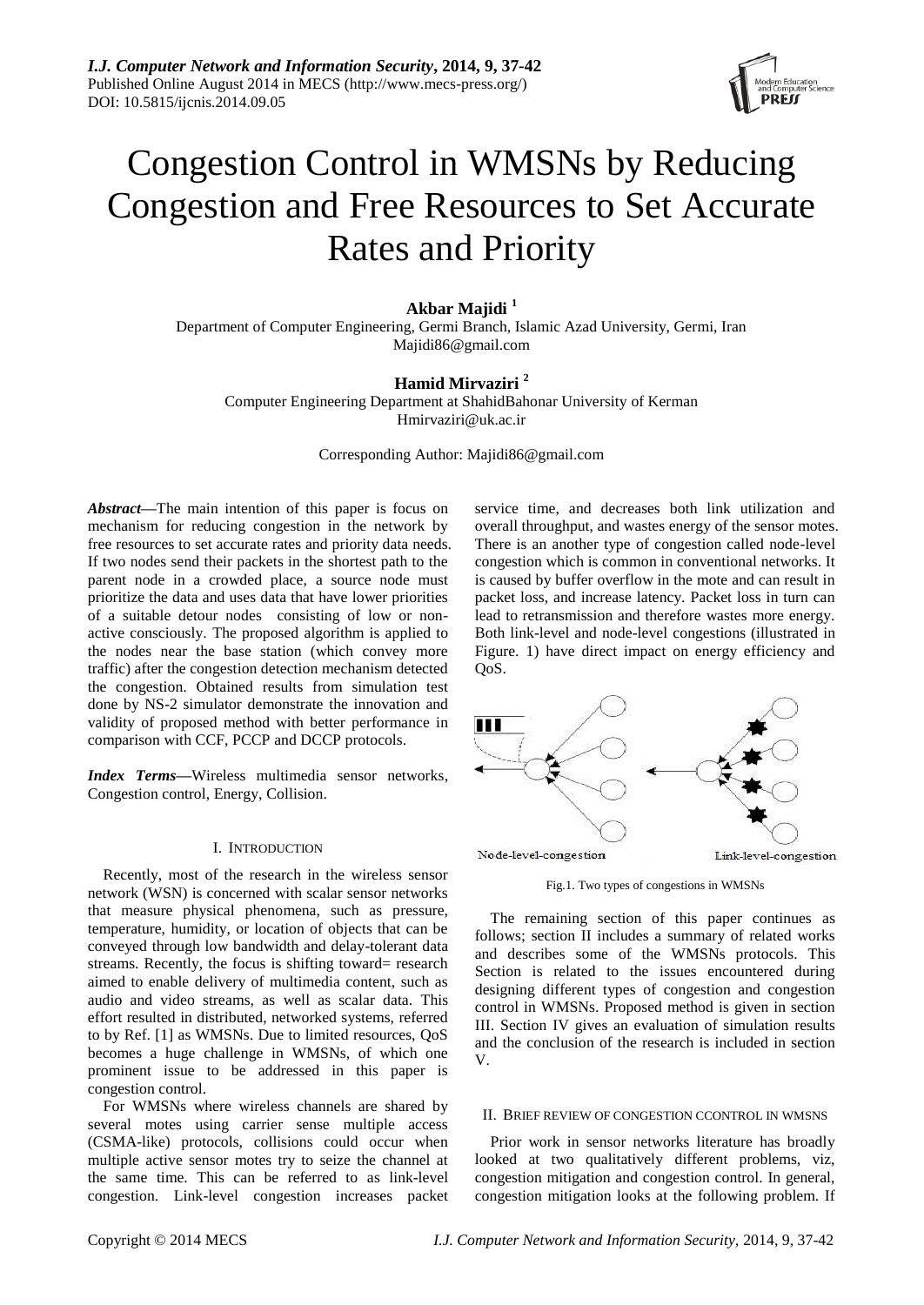in a sensor network, the nodes are provisioned to sense the environment and send periodic samples at a fixed rate, then, when the aggregate traffic exceeds the network capacity, how should the nodes regulate their transmissions so that the network good put and fairness degrade gracefully. This is different from congestion control, which seeks to find an optimal fair rate for the sensor nodes that is also maximally efficient.

In this case, when the nodes transmit data at the optimal rate, the network is maximally utilized, and the per node good put is close to the sending rate. Adaptive Rate Control (ARC) [19] monitors the injection of packets into the traffic stream as well as route-through traffic. Each node estimates the number of upstream nodes and the bandwidth is split proportionally between route-through and locally generated traffic, with preference given to the former. The resulting bandwidth allocated to each node is thus approximately fair. Also, reduction in transmission rate of route-through traffic has a backpressure effect on upstream nodes, which in turn can reduce their transmission rates.

In [16], the authors propose Congestion Detection and Avoidance (CODA). CODA uses several mechanisms to alleviate congestion. In open-loop hop-by-hop backpressure, when a node experiences congestion, it broadcasts back-pressure messages upstream towards the source nodes, informing them of the need to reduce their sending rates. In closed-loop multi-source regulation, the sink asserts congestion control over multiple sources. Acknowledgements (ACKs) are required by the sources to determine their sending rates when traffic load exceeds the channel capacity. In general, open-loop control is more appropriate for transient congestion, while, closed loop control is better for persistent congestion.

In [14], the authors propose the event-to-sink reliable transport protocol. ESRT allocates transmission rates to sensors such that an application-defined number of sensor readings are received at the sink, while ensuring the network is uncongested. The rate allocation is centrally computed at the base station. ESRT monitors the local buffer level of sensor nodes and sets a congestion notification bit in the packets it forwards to the sink if the buffer overflows.

If a sink receives a packet with the congestion notification bit set, it infers congestion and broadcasts a control signal informing all sources to reduce their common reporting frequency. However, this approach suffers from a few drawbacks.

Firstly, since the sink must broadcast this control signal at a high energy to allow all the sources to hear it, an ongoing event transmission can be disrupted by this high powered congestion signal. Moreover, rate regulating all sources as proposed in [14], is fine for homogeneous applications, where all sensors in the network have the same reporting rate but not for heterogeneous ones.

Even with a network where all the sources have a uniform reporting rate, ESRT always regulates all sources regardless of where the hotspot occurs in the sensor network.

The control law used by ESRT is based on empirically derived regions of operation, and does not attempt to find a fair and efficient rate allocation for the nodes. Fusion [8] is a congestion mitigation technique that uses queue lengths to detect congestion. Fusion uses three different techniques to alleviate congestion, via, hop-by-hop flow control, rate limiting, and a prioritized MAC. Hop-by-hop flow control prevents nodes from transmitting if their packets are only destined to be dropped downstream due to insufficient buffer spaces. Rate limiting meters traffic being admitted into the network to prevent unfairness towards sources far away from the sink. A prioritized MAC ensures that congested nodes receive prioritized access to the channel, allowing output queues to drain. Fusion focuses on congestion mitigation and does not seek to find an optimal transmission rate for the nodes that is both fair and efficient. In [13], the authors proposed the Interference Aware Fair Rate Control protocol (IFRC). IFRC is a distributed rate allocation scheme that uses queue sizes to detect congestion, and further shares the congestion state through overhearing. Congestion Control and Fairness for Many-to-one Routing in Sensor Networks [3] is another rate allocation scheme that uses a different mechanism than IFRC.

Both IFRC and [3] are tangentially related to our work in the sense that they attempt to find optimal transmission rates for all nodes, such that, congestion collapse is avoided. Note that, our algorithm has greater flexibility than IFRC and [3], since many different traffic allocation policies can be implemented in our congestion control scheme, without changing the basic congestion control module (the utility controller).

Moreover, IFRC suffers from the additional drawback of having sophisticated parameter tuning for stability, unlike ours. In [11], the authors propose the Rate Controlled Reliable Transport protocol (RCRT). This protocol is built for loss-intolerant applications that require reliable transport of data from the source nodes to the sink. RCRT uses end-to-end explicit loss recovery by implementing a NACK based scheme.

Furthermore, RCRT places all congestion detection and rate adaptation functionality in the sinks, thereby producing a centralized congestion control scheme. The authors in [9] proposes a congestion control mechanism, in which, the buffer in each node is adjusted according to the transmitting downstream nodes in order to minimize packet drop; the algorithm automatically adjusts a node's forwarding rate to avoid packet drops due to congestion. The algorithm resolves the fairness problem by allocating equal bandwidth to the sources. The authors in [16] propose a rate-based fairness-aware congestion control (FACC) protocol, which controls congestion and achieves approximately fair bandwidth allocation for different flows.

Their congestion control is based on probabilistic dropping based on queue occupancy and hit frequency.

Our congestion control is in contrast to these works as it abstracts the notion of fairness, allowing it to assume different fairness models, such as weighted fairness. In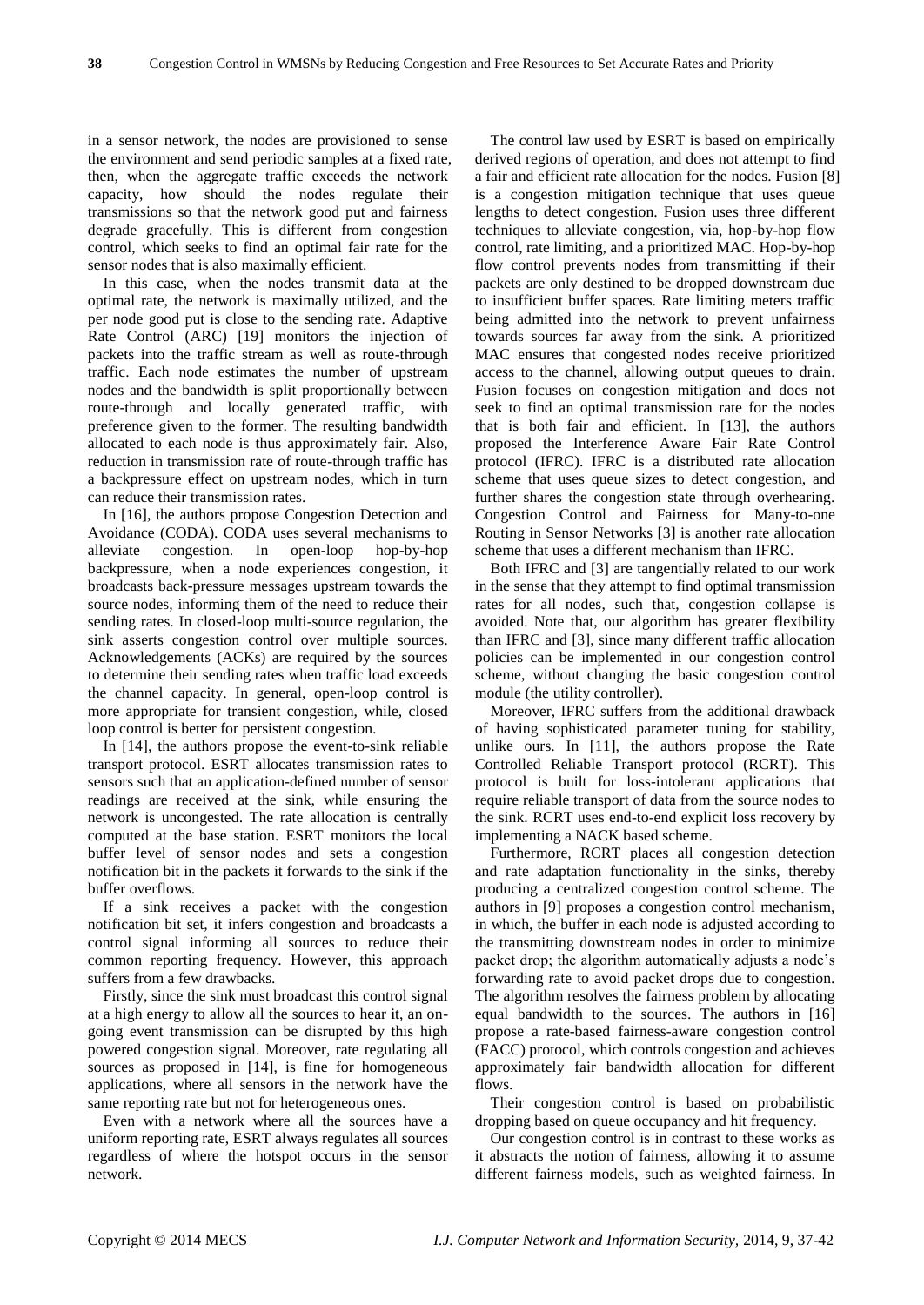[16], the authors propose a hop by hop predictive congestion control scheme for WSNs.

Their algorithm detects the onset of congestion using queue utilization and a channel estimator algorithm that predicts the channel quality. Flow control is then achieved by a back off interval selection scheme.

Though, in this paper, we focus on congestion control in sensor networks, it will not be out of place to discuss some recent work on congestion control in wireless network in general. The authors in [13] propose a crosslayer optimization scheme for congestion control in multi-hop wireless networks.

They implement a differential backlog based MAC scheduling and router-assisted backpressure congestion control scheme using real off-shelf radios. In [14], the authors focus on fair bandwidth sharing between end to end flows, while maintaining an efficient overall throughput in the network. They propose a dynamic rate allocation solution that is based on a simple radio sharing model. In the next section, we will formulate our problem and also discuss the rationale behind our solution approach.

Various congestion control methods have been studied for wireless sensor networks. Among them, most popular techniques are CCF, PCCP and DCCP.

As was shown in[6], CCF is a non-work-conserving algorithm. To explain the non-work-conserving property of CCF, suppose that a root node is connected to two nodes A and B. The non-work-conserving property of CCF implies that the root node will wait until the required number of packets has been received and transmitted from node B before considering packets from node A. This also implies that CCF cannot effectively allocate the remaining capacity, resulting in a low throughput, especially, when some nodes do not have any packet to send. Further, as was shown in [6], CCF has another major problem. The rate adjustment in CCF relies only on packet service time which could lead to low utilization when some sensor nodes do not have enough traffic or there is a significant packet error rate.

Priority based congestion control protocol (PCCP) was Proposed in[6]. PCCP is an upstream congestion control protocol for WSNs which measures the congestion degree as the ratio of packet inter-arrival time to the packet service time. Based on the introduced congestion degree and node priority index, PCCP utilizes a cross-layer optimization and imposes a hop-by-hop approach to control congestion. It has also been shown that PCCP achieves efficient congestion control and flexible weighted fairness for both single-path and multipath routing. In wireless sensor networks data are normally generated and sent to the sink periodically. However, a burst of data traffic can also be suddenly generated when an important event is triggered or detected. So, in wireless sensor networks different data packets might have different importance. For packets containing information with higher importance, the network should make more effort in delivering them. This highlights a need for having service differentiation in sensor networks. Service differentiation in wireless sensor networks is a

new research area and a few methods have been proposed[6].

The Datagram Congestion Control Protocol (DCCP) is a message-oriented transport layer protocol. DCCP implements reliable connection setup, teardown, Explicit Congestion Notification (ECN), congestion control, and feature negotiation. DCCP was published as RFC 4340, a proposed standard, by the IETF in March, 2006. RFC 4336 provides an introduction. FreeBSD had an implementation for version 5.1.[1] Linux also had an implementation of DCCP first released in Linux kernel version 2.6.14 (released October 28, 2005).

DCCP provides a way to gain access to congestion control mechanisms without having to implement them at the application layer. It allows for flow-based semantics like in Transmission Control Protocol (TCP), but does not provide reliable in-order delivery. Sequenced delivery within multiple streams as in the Stream Control Transmission Protocol (SCTP) is not available in DCCP.

DCCP is useful for applications with timing constraints on the delivery of data. Such applications include streaming media, multiplayer online games and Internet telephony.

The primary feature of these applications is that old messages quickly become stale so that getting new messages is preferred to resending lost messages. Currently such applications have often either settled for TCP or used User Datagram Protocol (UDP) and implemented their own congestion control mechanisms, or have no congestion control at all.

While being useful for these applications, DCCP can also be positioned as a general congestion control mechanism for UDP-based applications, by adding, as needed, a mechanism for reliable and/or in-order delivery on the top of UDP/DCCP. In this context, DCCP allows the use of different, but generally TCP-friendly congestion control mechanisms [9].

## III. DETAILS OF THE PROPOSED SCENARIOS

The proposed method called reliability and congestion control protocol that has two basic functions responsible for the reliability and congestion control.

The main intention of this protocol is to be used as a mechanism for reducing congestion in the network by free resources to set accurate rates and priority data needs. If two nodes send their packets in the shortest path to the parent node in a crowded place, a source node must prioritize the data and uses data that have lower priorities of a suitable detour nodes consisting of low or nonactive consciously.

Due to the limited energy of sensor node, existing trails will be used instead of creating new routes.

The proposed protocols are tried to increase network lifetime and the rate of successful packet transfer by reduction of possibility of packet loss as much as possible.

As we know there are two types of traffic at each node, local traffic and transmitted traffic. In fact, each node can act as a source and as a router in the network. Source traffic is created locally and by the node itself if the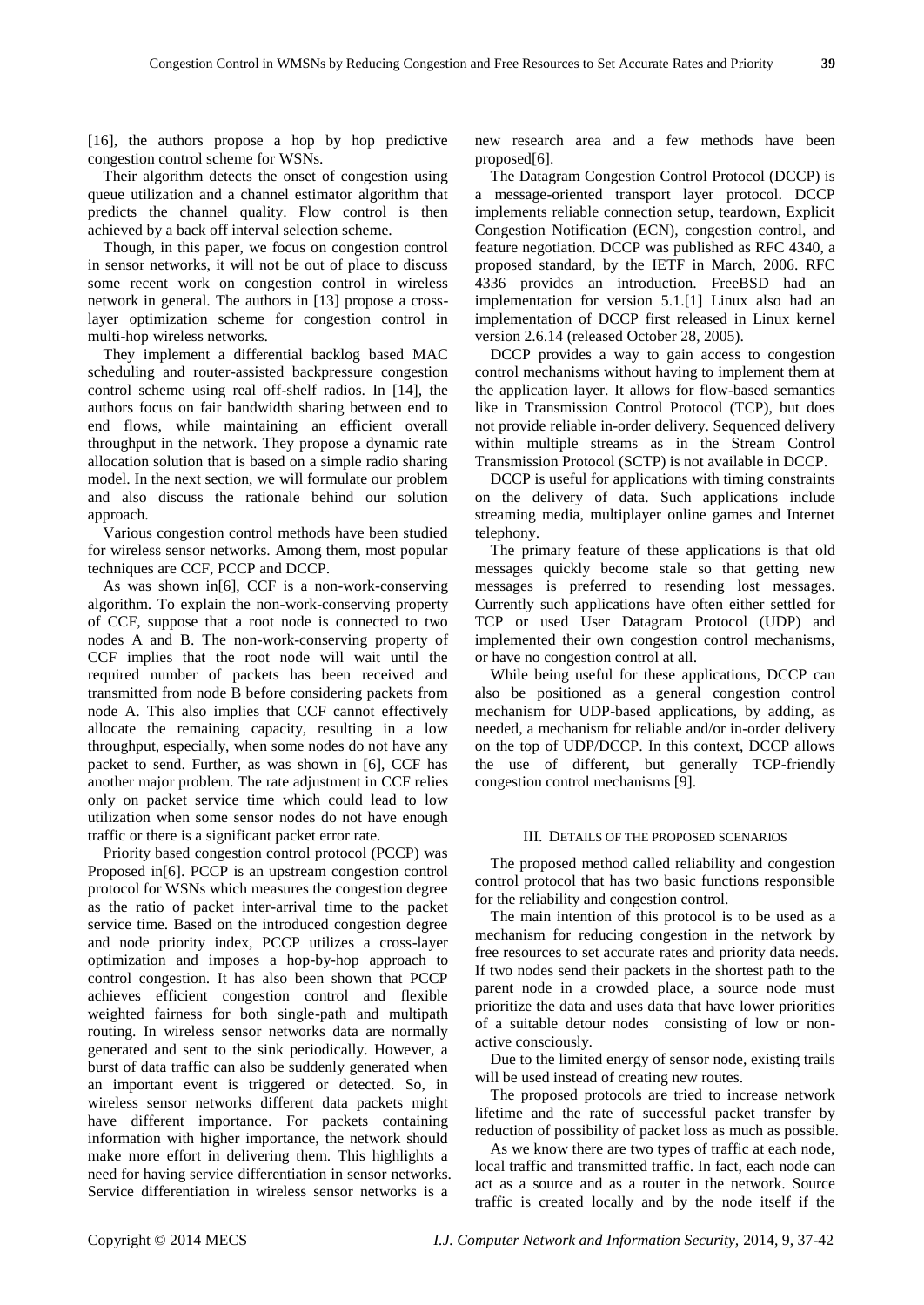transmitted traffic is created through other nodes and are sent to the upstream node to be sent to the scrap.

As can be inferred, the tree structure has a kind of injustice in terms of bandwidth allocation for sensor network nodes located at different levels so that nodes near the sink are given a higher priority but farther nodes have to send data through intermediate nodes, passing several steps with great delay.

To solve this problem, the proposed algorithm uses a priority mechanism. Each packet contains two types of real-time and non- real-time priority. Immediate priority is an integer constant and the minimum value for the priority of a packet is equal to zero.

Immediate priorities of the packet varies based on parameters of the number of steps elapsed like ageing algorithm, in such a way that much greater chance for larger number of the immediate packet. In figure 2 the proposed congestion control protocols presented.



Fig.2. Scheme of the proposed congestion control protocols

#### IV. SIMULATION RESULTS

We choose NS-2 simulator for simulation because it's flexible and better performance. Values assigned to the parameters for simulation are table 1.

Table 1. Values of Parameters for simulation

| Simulator                 | NS2 2.34 and 2.32         |
|---------------------------|---------------------------|
| <b>Routing Protocols</b>  | <b>AODV</b>               |
| Simulation duration       | 40, 60, 80, 100, 120, 140 |
| Simulation area           | 500m X 500m               |
| Number of nodes           | 100                       |
| Transmission range        | 10 <sub>m</sub>           |
| Movement model            | Chain topology            |
| <b>MAC Layer Protocol</b> | CCF, PCCP, DCCP           |
| <b>Oueue Size</b>         | 100                       |
| Packet rate               | 2 packets/sec             |
| Traffic type              | CBR (UDP)                 |
| Data payload              | 256 bytes/packet          |
|                           |                           |

We compared our Model with CCF, PCCP and DCCP protocols. This is the reason that the proposed model shows average delay and packet loss.



Fig.3. Average Network Delay



Fig.4. Packet Loss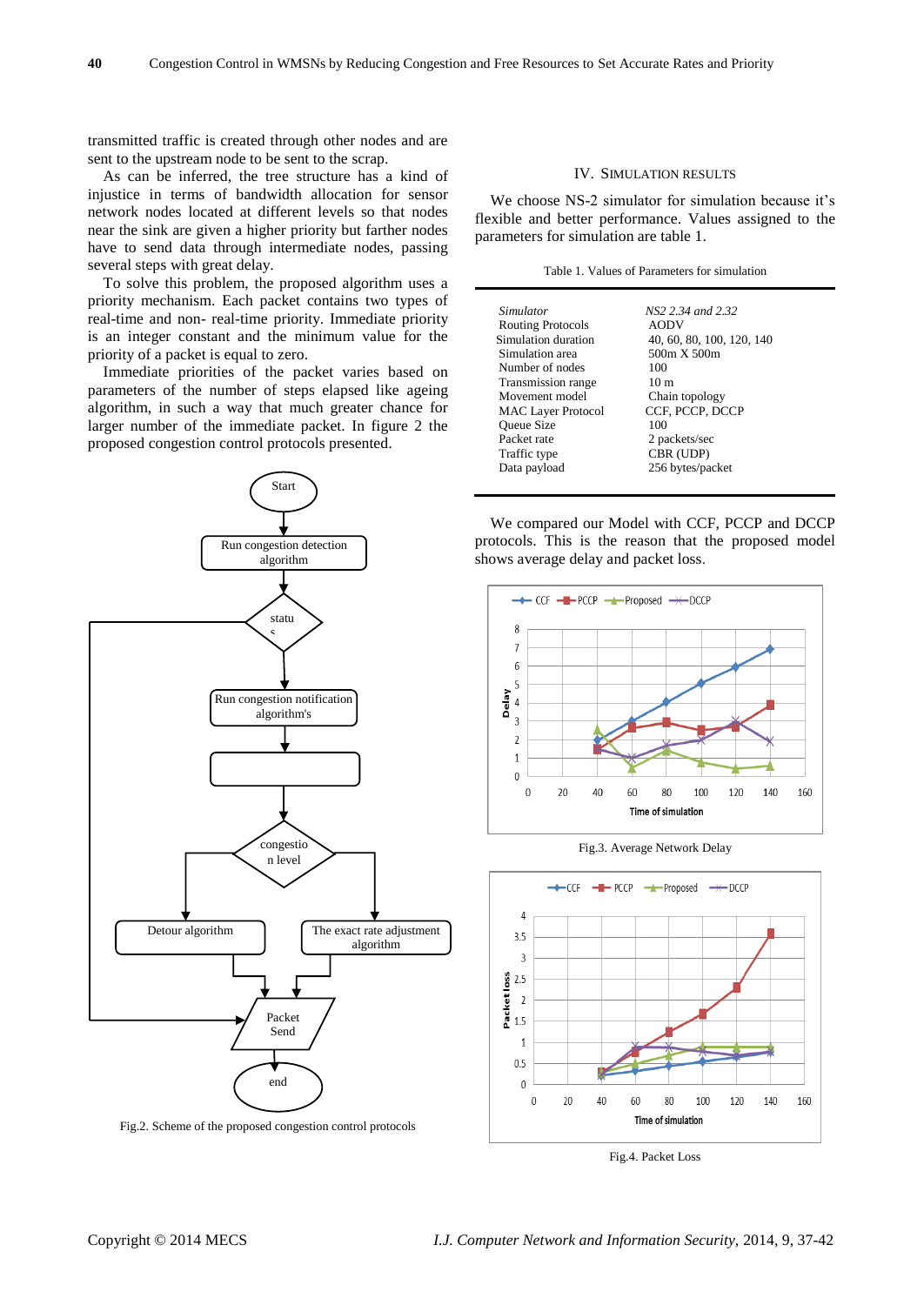Congestion control is directly related to energy consumption, the Figure five expresses this fact that proposed model optimize the energy consumption and have a longer network lifetime in comparison with CCF, PCCP and DCCP protocols.



Fig.5. Power Consumption Network

Figure six and seven illustrated that, proposed model is better in terms of average throughput and packet delivery ratio respectively.



Fig.6. Average Throughput



Fig.7. Packet Delivery Ratio

#### V. CONCLUSION

New applications made possible by rapid improvements and miniaturization in hardware has motivated recent developments in wireless multimedia sensor networks (WMSNs). To provide the required quality of service for multimedia applications in WMSNs, congestion control is necessary. Each congestion control protocol should be able to detect congestion in advance, and allocate available rates to the sensor nodes accordingly. In this paper we presented a model for congestion control in WMSNs. The main intention of this protocol is to be used as a mechanism for reducing congestion in the network by free resources to set accurate rates and priority data needs. If two nodes send their packets in the shortest path to the parent node in a crowded place, a source node must prioritize the data and uses data that have lower priorities of a suitable detour nodes consisting of low or non- active consciously. The proposed algorithm is not applied in normal case since computation is a time consumer manner. Accordingly, the proposed algorithm is applied to the nodes near the base station (which convey more traffic) after the congestion detection mechanism detected the congestion.

#### **REFERENCES**

- [1] Akbar MAJIDI, Hamid MIRVAZIRI. BDCC: Backpressure routing and dynamic prioritization for congestion control in WMSNs. I.J. Computer Network and Information Security; 2014, 5, 29-34.
- [2] Akyildiz I, Melodia WT, Chowdhury KR. A survey on wireless multimedia sensor networks. Computer Networks 2007; 51:921–960.
- [3] Akyıldız IF, Su W, Sankarasubramaniam Y, Çayırcı E. Wireless Sensor Networks: Survey. Computer Networks 2002; 38:393–422.
- [4] Neely M. J and Urgaonkar R. Optimal Backpressure Routing in Wireless Networks with Multi-Receiver Diversity. Ad Hoc Networks 2009; 7: 862-881.
- [5] H.A. Shayanfar, E.S. Barazandeh, S.J. Seyed Shenava, A. Ghasemi, O. Abedinia. SOLVING OPTIMAL UNIT COMMITMENT BY IMPROVED HONEY BEE MATING OPTIMIZATION. International Journal on "Technical and Physical Problems of Engineering" (IJTPE) 2012; 4, 38-45.
- [6] Yaghmaee MH, Adjerohb DA. Priority-based rate control for service differentiation and congestion control in wireless multimedia sensor networks.Computer Networks 2009; 53: 1798–1811.
- [7] LIN Q, Wang R, Jian. Novel congestion control approach in wireless multimedia sensor networks. Journal of China Universities of Posts and Telecommunications 2012; 18: 1–8.
- [8] Swastik Brahma, Mainak Chatterjee, Kevin Kwiat, Pramod K. Varshney. Traffic management in wireless sensor networks: Decoupling congestion control and fairness. Computer Communications 2012; 35:670-681.
- [9] Mattsson N. A DCCP module for ns-2. MSc, *[Luleå](https://www.google.com/url?sa=t&rct=j&q=&esrc=s&source=web&cd=1&cad=rja&ved=0CCwQFjAA&url=http%3A%2F%2Fwww.ltu.se%2F%3Fl%3Den&ei=A3OzUtKqLYLQ7Aax94H4BQ&usg=AFQjCNEQzG9n35gu9dFZxuE8WybAfOZ6DA&sig2=PFRCKV9Tk4Dq5Dg4Y39qGw)  [University of Technology](https://www.google.com/url?sa=t&rct=j&q=&esrc=s&source=web&cd=1&cad=rja&ved=0CCwQFjAA&url=http%3A%2F%2Fwww.ltu.se%2F%3Fl%3Den&ei=A3OzUtKqLYLQ7Aax94H4BQ&usg=AFQjCNEQzG9n35gu9dFZxuE8WybAfOZ6DA&sig2=PFRCKV9Tk4Dq5Dg4Y39qGw)*, Luleå, Sweden, 2004.
- [10] Harjot Bawa,Parminder Singh,Rakesh Kumar, "An Efficient Novel Key Management Scheme for Enhancing User Authentication in A WSN", IJCNIS, vol.5, no.1, PP.56-64, DOI: 10.5815/ijcnis.2013.01.07.